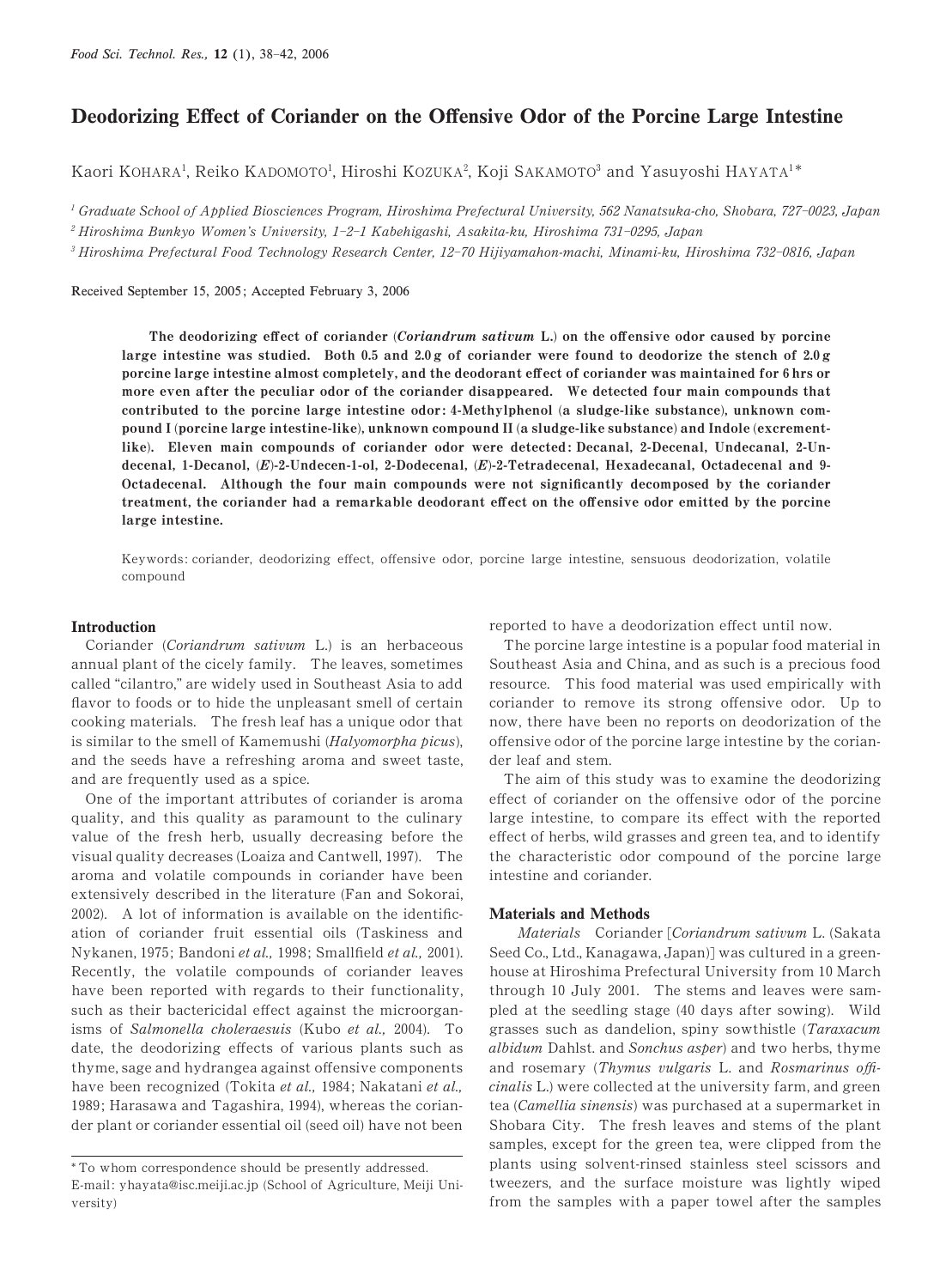|                  | Odor intensity <sup>(1)</sup>                                      |                  |                    |                   |                   |                  |  |  |  |  |
|------------------|--------------------------------------------------------------------|------------------|--------------------|-------------------|-------------------|------------------|--|--|--|--|
| Plant            | Amount of plant materials added to the porcine large intestine (g) |                  |                    |                   |                   |                  |  |  |  |  |
|                  | $\theta$                                                           | 0.1              | 0.5                | 2.0               | 2.0 $(3hr)^{(2)}$ | $2.0$ (6hr)      |  |  |  |  |
| Coriander        | 4.0                                                                | $2.5^{(3)}$ abc  | $0.5$ cd           | 0.3 d             | 0.1 d             | 0.1 <sub>d</sub> |  |  |  |  |
|                  |                                                                    |                  |                    | $+++{}^{(4)}$     | $++$              | $^{+}$           |  |  |  |  |
| Thyme            |                                                                    | 2.7 <sub>b</sub> | 1.8 <sub>b</sub> c | $1.0 \text{ cd}$  | $0.5$ cd          | 0.2 d            |  |  |  |  |
|                  |                                                                    |                  |                    | $^{+++}$          | $^{+++}$          | $^{+++}$         |  |  |  |  |
| Rosemary         |                                                                    | 2.7 <sub>b</sub> | 1.9 <sub>bc</sub>  | $1.1 \text{ cd}$  | 0.2 d             | 0.3 d            |  |  |  |  |
|                  |                                                                    |                  |                    | $^{+++}$          | $^{+++}$          | $^{+++}$         |  |  |  |  |
| Dandelion        |                                                                    | 3.2a             | 2.4 <sub>b</sub>   | $0.9$ cd          | 1.6c              | 1.5c             |  |  |  |  |
|                  |                                                                    |                  |                    | $^{+++}$          | $^{+++}$          | $^{+++}$         |  |  |  |  |
| Spiny sowthistle |                                                                    | 3.4a             | $3.3$ ab           | 2.0 <sub>bc</sub> | $1.1 \text{ cd}$  | $1.2 \text{ cd}$ |  |  |  |  |
|                  |                                                                    |                  |                    | $^{+++}$          | $^{+++}$          | $^{+++}$         |  |  |  |  |
| Green tea (5)    |                                                                    | $2.1$ bc         | $0.8$ cd           | 0.4d              | $1.1 \text{ cd}$  | $1.2 \text{ cd}$ |  |  |  |  |
|                  |                                                                    |                  |                    | $^{+++}$          | $++$              | $+$              |  |  |  |  |

Table 1. Comparison of the deodorizing activity of various plant materials against porcine large intestine.

 $<sup>(1)</sup>$  Deodorization intensity (0: perfectly deodorized, 1: almost deodorized, 2: considerably deodorized, 3: a little</sup> deodorized, 4: completely not deodorized).

<sup>(2)</sup> The deodorization activity was carried out in the porcine large intestine (2.0 g) immediately after the addition of each plant sample  $(0.1, 0.5 \text{ or } 2.0 \text{ g})$ .

<sup>(3)</sup> Each plant sample (2.0 g) was added to the porcine large intestine (2.0 g), and is the deodorization intensity of the sample set for 3 or 6 hours after addition at  $40^{\circ}$ C.

(4) Symbols are the odor intensity of each plant material  $(+++$ : very strong,  $++$ : strong,  $+:$  a little).

 $<sup>(5)</sup>$  The green tea dry matter added was in a quantity converted into a fresh leaf quantity.</sup>

a, b, c: Mean values with different superscripts are significantly different according to the LSD test  $(p<0.05,$  $n=3$ ).

were washed with running water. All samples were frozen with liquid nitrogen, and crushed and stored at  $-80^{\circ}$ C until the time of the deodorizing activity test or extraction of volatile compounds.

The porcine large intestine of a pig with its internal organs was prepared at the slaughter house in Fukuyama City, Hiroshima. The large intestine was washed by distilled water, and it was immediately transported to our laboratory under 0°C, then rewashed and cut into minced meat and stored at  $-80^{\circ}$ C. Small samples were thawed and used as the need arose during the experiment.

Simultaneous Distillation Extraction method (SDEM) We performed SDEM as described previously (Maneerat et al., 2002). A sample flask with  $10.0$  g coriander and 2.0 g porcine large intestine was mixed with 600 ml distilled water in a 1-L round-bottom flask. Ten  $\mu$ l of 1% cyclohexanol solution was added as an internal standard. A 200-ml V-shaped bottom flask containing 100 ml of diethyl ether was attached to the solvent arm of the SDE head. The separation of volatile compounds was carried out under reduced pressure (75 mmHg, 80°C) for 60 min. The condenser of the SDE head was cooled with a mixture of water and ethylene glycol at  $-5^{\circ}$ C. The extract was dried over anhydrous sodium sulfate and concentrated to  $\sim$ 100 $\mu$ l under a nitrogen stream before 1 $\mu$ l of the sample was drawn for gas chromatograph (GC) analysis or gas chromatograph mass spectrometry (GC-MS) analysis.

Gas chromatograph (GC) analysis GC analysis was

performed with a Shimadzu GC-17A with a flame ionization detector and a Shimadzu Chromatopac C-R1A integrator (Shimadzu Co., Ltd., Kyoto, Japan). The compounds were separated on a  $30 \text{ m} \times 0.25 \text{ mm}$  (i.d.) fused silica capillary column coated with a  $0.25 \mu m$  film bonded polar DB-WAX (J&W Scientific Inc., Folsom, CA). The capillary column was maintained at  $40^{\circ}$ C for 10 min after injection and then programmed at  $3^{\circ}$ C min-1 to  $220^{\circ}$ C, which was maintained for  $30 \text{ min}$ . Open split injection was conducted with a split ratio of 1: 20; helium was used as the carrier gas at 250 Pa. For each column the injector temperature was  $230^{\circ}\text{C}$  and the detector temperature was 250°C. Some individual components could be identified by both the injection of pure compounds and by comparison of their retention times (as a Kovats index).

Gas chromatograph- mass spectrometer (GC-MS) analysis GC-MS was performed with a Shimadzu GC-17A gas chromatograph coupled with a Shimadzu  $QP5050$  mass spectrometer (Shimadzu Co., Ltd., Kyoto, Japan). The column (DB-WAX,  $60 \text{ m} \times 0.25 \text{ mm}$  i.d.; J&W Scientific Inc., Folsom, USA) and temperature programs used were the same as those used for the GC analysis. Split injection was performed with helium as the carrier gas. The compounds were identified by the use of NIST and our own mass spectra libraries.

Gas chromatograph-olfactometry (GC-O) analysis A Shimadzu GC-17A (Shimadzu Co., Ltd., Kyoto, Japan) was equipped with a Y connector outside a capillary, allowing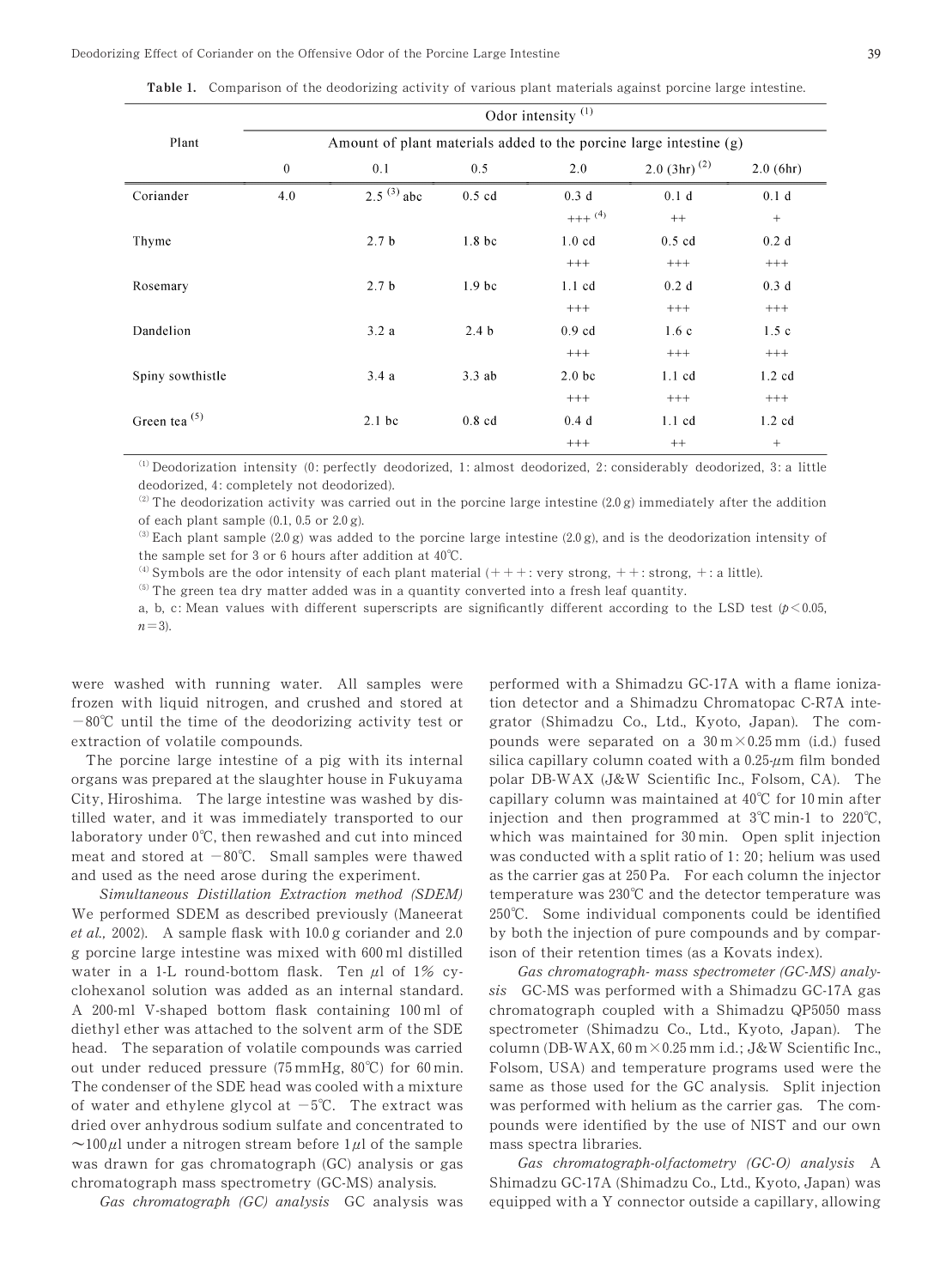

Retention time (min)

Fig. 1. Chromatogram of volatile compounds of porcine large intestine added to coriander or not.

Abbreviations: I.S., Internal standard; BHT, 2,6-Bis (1,1-dimethylethyl)-4-methylphenol

 $*$  Porcine large intestine used 2.0 g addition fresh weight coriander 0.5 g.

\* The main offensive odors compounds (i: 4-Methylphenol, ii: unknown compound I, iii: unknown compound II and iv: Indole) of the porcine large intestine were identified comparing their mass spectra with mass spectral databases and comparing their retention index.

\* The coriander odors compounds (from Decanal; 1, 2-Decenal; 2, Undecanal; 3, 2-Undecenal; 4, 1-Decanol; 5, (E)-2-Undecen- $1-$ ol; 6, 2-Dodecenal; 7,  $(E)$ -2-Tetradecenal; 8, Hexadecanal; 9, Octadecenal; 10 and 9-Octadecenal; 11) of coriander were identified comparing their mass spectra with mass spectral databases and comparing their retention index.

the effluent to be split between a sniffing port and a flame ionization detector (FID). The column was a DB-Wax fused silica capillary column  $(60 \text{ m} \times 0.25 \text{ mm} \text{ i.d.}; J\&W)$ Scientific Inc., Folsom, USA), and the oven temperature was maintained at  $40^{\circ}$ C for 10 min and then increased by 3°C/min to 220°C, where it was maintained for 30 min. The injector and detector temperatures were 230 and 250°C, respectively. The flow rate of the helium carrier gas was  $30 \text{ cm/s}$ . The split ratio of the injector was 1: 20. The values of the relative amounts of volatile compounds were calculated by dividing the GC peak area by the internal standard area. The calculations of these relative amount values were repeated four times. In the sniffing experiments, three panelists sniffed directly from the sniffing port, and the odor attributes of each compound were repeatedly assessed by different panelists on separate runs. The expression of each aroma compound was determined by agreement between at least two of the trained members.

Aroma extract dilution analysis (AEDA) The significance of each odor compound in the porcine large intestine odor was evaluated by its potency using the AEDA method of Hayata et al (2003). The volatile extract (50 $\mu$ l) collected using the SDE method was used and diluted

with diethyl ether in the ratio 1:  $3^n$ , where *n* was selected from 1, 2, 3 or  $n$  as the dilution factor. All odor qualities were defined by two assessors, whereas stepwise dilution analysis was performed only one time.

The deodorizing activity test The offensive odor samples  $(2.0 g$  of the porcine internal organs) were placed in a 100-ml conical beaker and boiled for 10 minutes, after which  $0.1$  g,  $0.5$  g and  $2.0$  g of the samples was added to the coriander or the wild grasses, herbs, and green tea, respectively. The odor of the porcine large intestine was sniffed by the ten trained members (ten healthy adults, four men and six women, ranging in age from  $21$  to  $47$ years, who were recruited at Hiroshima Prefectural University ; all subjects were non smokers), and the deodorizing activity test was carried out. The deodorizing activity against the offensive odor was measured using 5 grades (Perfectly deodorized: 0, Almost deodorized: 1, Considerably deodorized: 2, A little deodorized: 3, Completely not deodorized: 4).

# Results and Discussion

Up to now, there have been many reports on the deodorization effect on offensive odors of wild grasses and herbs, so we compared the deodorization effect of corian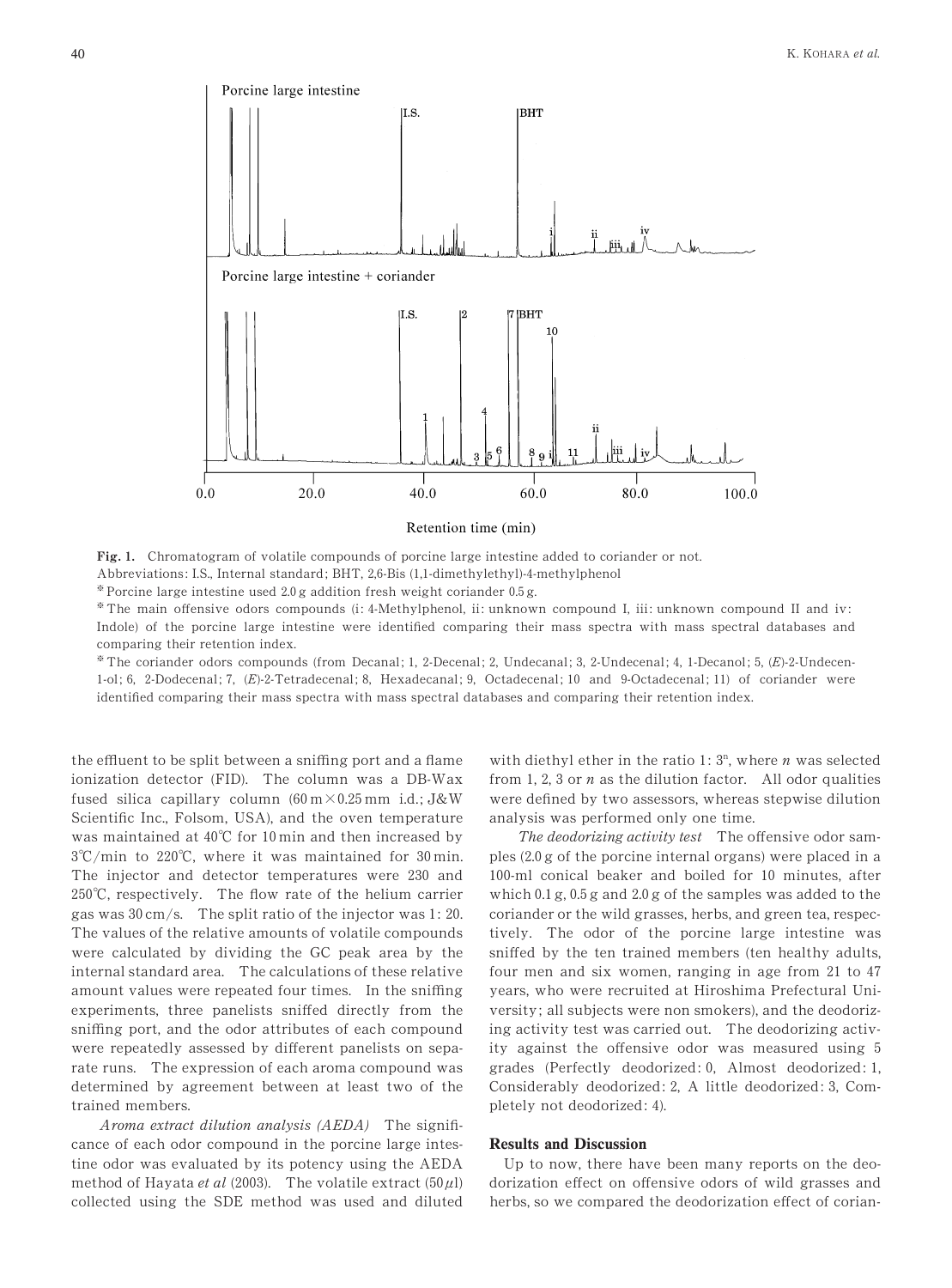Deodorizing Effect of Coriander on the Offensive Odor of the Porcine Large Intestine 41

Table 2. Comparison of main volatile compound of coriander and the porcine large intestine.

| PN <sup>(2)</sup><br>$KI^{(3)}$ |      | Compound              | Amount of coriander added to the porcine large intestine (g) |                         |                   |                   | Odor            | Odor $(5)$                   |
|---------------------------------|------|-----------------------|--------------------------------------------------------------|-------------------------|-------------------|-------------------|-----------------|------------------------------|
|                                 |      |                       | $\mathbf{0}$                                                 | 0.1                     | 0.5               | 2.0               | intensity $(4)$ |                              |
| i                               | 2034 | 4-Methylphenol        | $0.02 \pm 0.01$ a                                            | $0.04 \pm 0.01$ a       | $0.02 \pm 0.01$ a | $0.03 \pm 0.02$ a | $++++$          | sludge-like                  |
| ii                              | 2265 | Unkown I              | $0.04 \pm 0.01$ a                                            | $0.04 \pm 0.03$ a       | $0.02 \pm 0.02$ a | $0.03 \pm 0.03$ a | $+$             | sludge-like                  |
| iii                             | 2329 | Unkown II             | $0.01 \pm 0.01$ a                                            | $0.03 \pm 0.02$ a       | $0.01 \pm 0.02$ a | $0.03 \pm 0.01$ a | $++$            | porcine large intestine-like |
| iv                              | 2454 | Indole                | $0.03 \pm 0.03$ a                                            | $0.02 \pm 0.01$ a       | $0.02 \pm 0.01$ a | $0.01 \pm 0.02$ a | $^{+++}$        | excrement-like               |
|                                 |      |                       |                                                              |                         |                   |                   |                 |                              |
|                                 | 1496 | Decanal               | nd                                                           | $0.25 \pm 0.04^{(6)}$ a | $1.01 \pm 0.03$ a | $3.64 \pm 0.63$ b | $\! + \!\!\!\!$ | oily, green                  |
| $\overline{c}$                  | 1637 | 2-Decenal             | nd                                                           | $0.06 \pm 0.01$ a       | $0.33 \pm 0.04$ a | $1.12 \pm 0.15$ b | $++++$          | coriander                    |
| 3                               | 1727 | Undecanal             | nd                                                           | $0.02 \pm 0.01$ a       | $0.15 \pm 0.01$ a | $0.54 \pm 0.05$ b | $\! + \!\!\!\!$ | green                        |
| 4                               | 1745 | 2-Undecenal           | nd                                                           | $0.08 \pm 0.01$ a       | $0.25 \pm 0.01$ a | $1.44 \pm 0.21$ b | $+$             | kamemushi-like               |
| 5                               | 1752 | 1-Decanol             | nd                                                           | $0.01 \pm 0.01$ a       | $0.03 \pm 0.01$ a | $0.18 \pm 0.01$ b | $\! + \!\!\!\!$ | green                        |
| 6                               | 1816 | $(E)$ -2-Undecen-1-ol | nd                                                           | $0.04 \pm 0.01$ a       | $0.08 \pm 0.01$ b | $0.29 \pm 0.05$ c | $+$             | green, oily                  |
| $\tau$                          | 1856 | 2-Dodecenal           | nd                                                           | $0.39 \pm 0.14$ a       | $1.71 \pm 0.07$ b | $2.56 \pm 0.35$ c | $^{+++}$        | coriander                    |
| 8                               | 1975 | $(E)$ -2-Tetradecenal | nd                                                           | $0.01 \pm 0.01$ a       | $0.05 \pm 0.01$ a | $0.18 \pm 0.02$ b | $^+$            | coriander                    |
| 9                               | 2020 | Hexadecanal           | nd                                                           | $0.01 \pm 0.01$ a       | $0.05 \pm 0.03$ a | $0.24 \pm 0.10$ b | $+$             | oily                         |
| 10                              | 2088 | Octadecenal           | nd                                                           | $0.27 \pm 0.04$ a       | $1.21 \pm 0.17$ a | $6.14 \pm 0.50$ b | $++$            | coriander                    |
| 11                              | 2213 | 9-Octadecenal         | nd                                                           | $0.07 \pm 0.01$ a       | $0.20 \pm 0.11$ a | $0.72 \pm 0.06$ b | $+$             | coriander                    |

Abbreviations: PN, Peak number; KI, Kovats index; nd, not detected.

 $^{(1)}$  Values are GC peak area of compound/GC peak area of internal standard.

 $(2)$  Peak number (see in Figure 1.).

 $^{(3)}$  Kovats index on DB-WAX

 $^{(4)}$  Symbols are the odor intensity of each volatile compound in the odor character of a porcine large intestine with

coriander  $0.5 g$  (+ + + : very strong, + + : strong, + : a little strong).

<sup>(5)</sup> The odor character of the volatile compounds by GCO.

 $<sup>(6)</sup>$  Values presented as means and standard errors for 3 times.</sup>

a, b, c: Mean values with different superscripts are significantly different according to the LSD test ( $p$ <0.05).

der to several of these plants. A comparison of the deodorization effects against the offensive odor of porcine large intestine is shown in Table 1. The deodorization effect of coriander was significantly elevated when the treatment amount increased from  $0.1\,\mathrm{g}$  to  $2.0\,\mathrm{g}$ . Wild grasses such as dandelion and spiny sowthistle had a strong deodorant effect against the offensive odor in Methyl mercaptan (Urabe *et al.*, 1999), but not against the porcine large intestine. Whereas the deodorization effect of coriander was higher than thyme, and that rosemary and green tea had the deodorization effect against the offensive odor in raw meat or fish. In this study, the effect of coriander was maintained longer than 6 hrs, even though the smell of coriander had almost disappeared within 3 hrs after the treatment. On the other hand, the deodorization effect of green tea declined rapidly as time passed concomitant with the decrease of its green tea odor. In both thyme and rosemary, the strong odor and deodorant effects lasted for 6 hrs. These results suggested that the deodorization effect of coriander is not dependent on its odor as a masking effect, whereas the odor of green tea plays a role in its deodorant effect on offensive odors.

The chromatogram of the volatile compounds in the porcine large intestine with and without the treatment of  $0.5$  g coriander by SDEM revealed that a total of 189 and 87 volatile compounds in both treatments were contained, respectively (Fig. 1). Among these compounds, 89 and 36 of the volatile compounds in the porcine large intestine with and without coriander were clarified to have odors by GC-O. The four main compounds were detected as the porcine large intestine odor, and the eleven main compounds were sniffed as coriander odor, as shown in Table 2. By GC-MS and the Kovats index (KI), the four volatile compounds were 4-Methylphenol (i: sludge-like odor), unknown compound I (ii:  $KI = 2265$ , sludge-like odor), unknown compound II (iii: KI=2329, porcine large intestine-like odor) and Indole (iv: excrement-like odor). In the test of odor intensity by GCO, 4-Methylphenol and Indole were very strong  $(++)$ , and the unknown compound II and the unknown compound I were strong  $(++)$ and a little strong  $(+)$ , respectively. The FD values of Indole and unknown compound II were the highest among all the main compounds (FD=729), followed by 4-Methylphenol and unknown compound I (FD=243) (data not shown). 4-Methylphenol is the main end product of the fermentation of the amino acid tyrosine, and Indole results from the microbial degradation of tryptophan (Mackie et al., 1998). It has been reported that 4-Methylphenol or Indole are offensive odors from feces in pigs